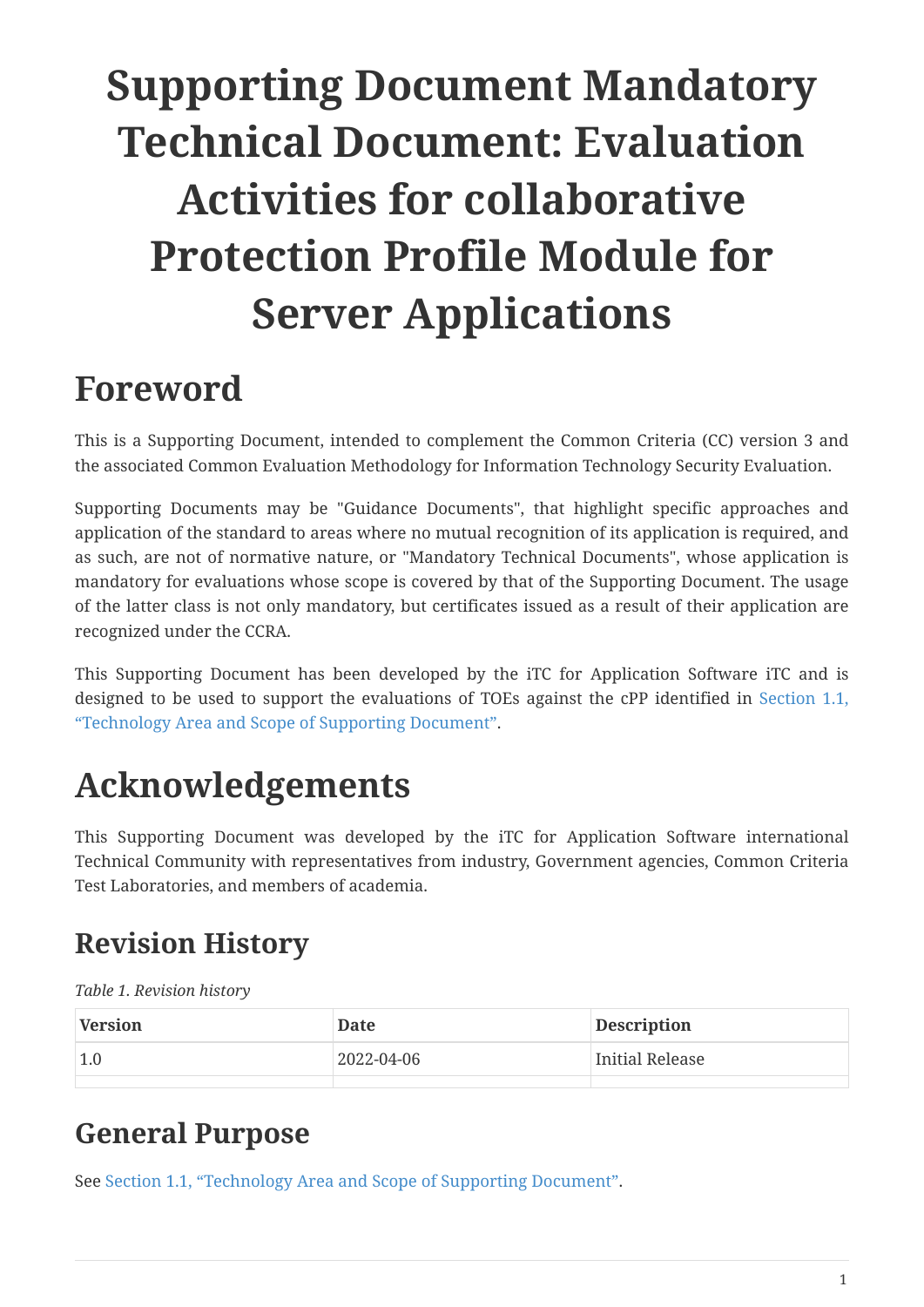## <span id="page-1-0"></span>**Field of special use**

This Supporting Document applies to the evaluation of TOEs claiming conformance with the collaborative PP-Module for Server Applications.

## **Table of Contents**

| 2.4.1.1.1. TSS.                                                           |
|---------------------------------------------------------------------------|
|                                                                           |
|                                                                           |
|                                                                           |
|                                                                           |
| 3.1.1. Component Registration Channel Definition (FCO_CPC_EXT.1/Server) 8 |
|                                                                           |
|                                                                           |
|                                                                           |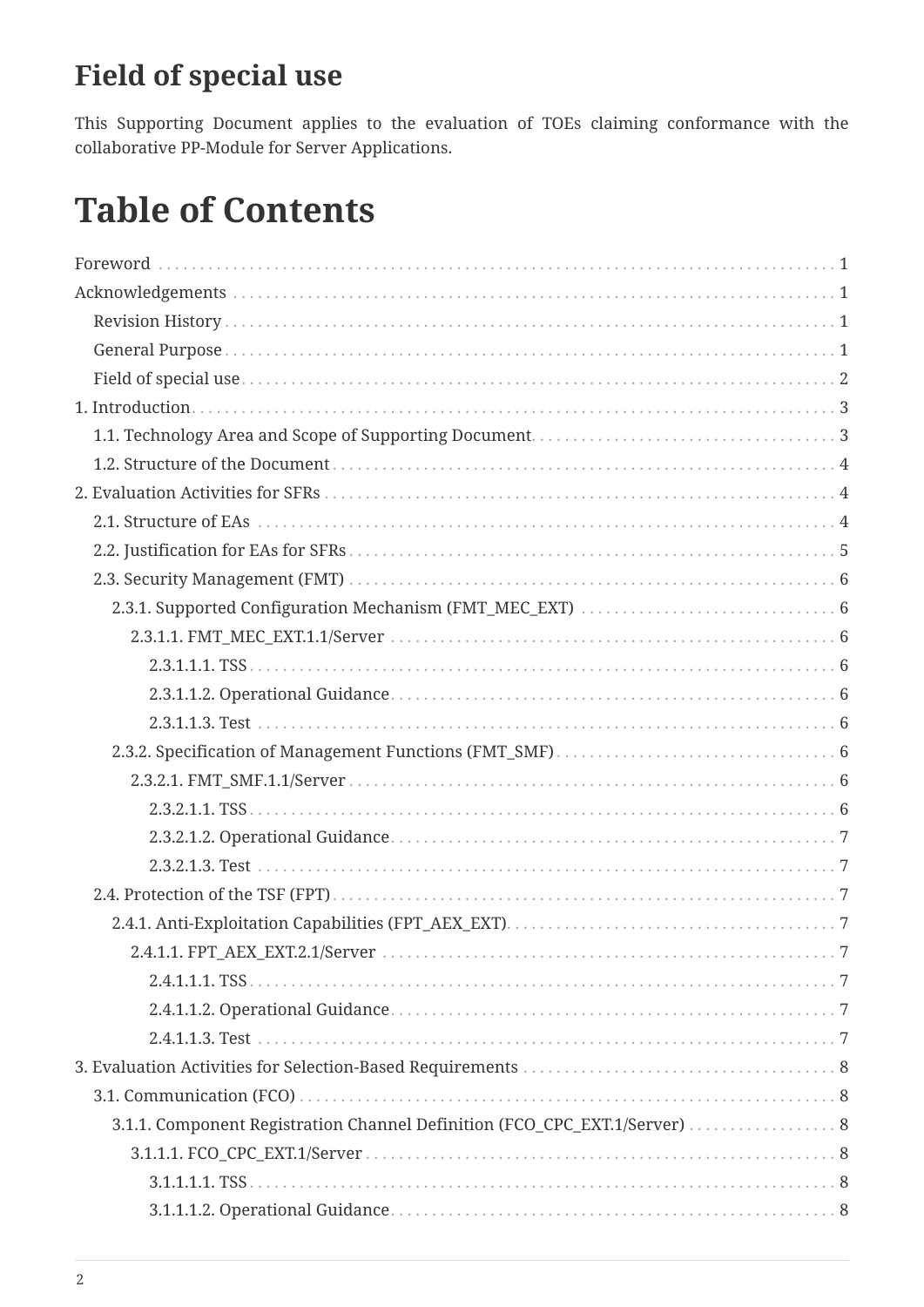| 3.3.1. Basic internal TSF data transfer protection (FPT_ITT.1/Server)  12 |  |
|---------------------------------------------------------------------------|--|
|                                                                           |  |
|                                                                           |  |
|                                                                           |  |
|                                                                           |  |
|                                                                           |  |
|                                                                           |  |
|                                                                           |  |

# <span id="page-2-1"></span>**1. Introduction**

## <span id="page-2-0"></span>**1.1. Technology Area and Scope of Supporting Document**

This Supporting Document (SD) is mandatory for evaluations of products that claim conformance to any of the following cPP(s):

• collaborative PP-Module for Server Applications, Version 1.0, 2022-04-06

Although EAs are defined mainly for the evaluator to follow, the definitions in this SD aim to provide a common understanding for developers, evaluators and users as to what aspects of the TOE are tested in an evaluation against Collaborative Protection Profile for Application Software, and to what depth the testing is carried out. This common understanding in turn contributes to the goal of ensuring that evaluations against Collaborative Protection Profile for Application Software achieve comparable, transparent and repeatable results. In general, the definition of EAs will also help developers to prepare for evaluation by identifying specific requirements for their TOE. The specific requirements in EAs may in some cases clarify the meaning of SFRs, and may identify particular requirements for the content of Security Targets (STs) (especially the TOE Summary Specification (TSS)), AGD guidance, and possibly required supplementary information (e.g. *any examples, such as for entropy analysis or cryptographic key architecture*).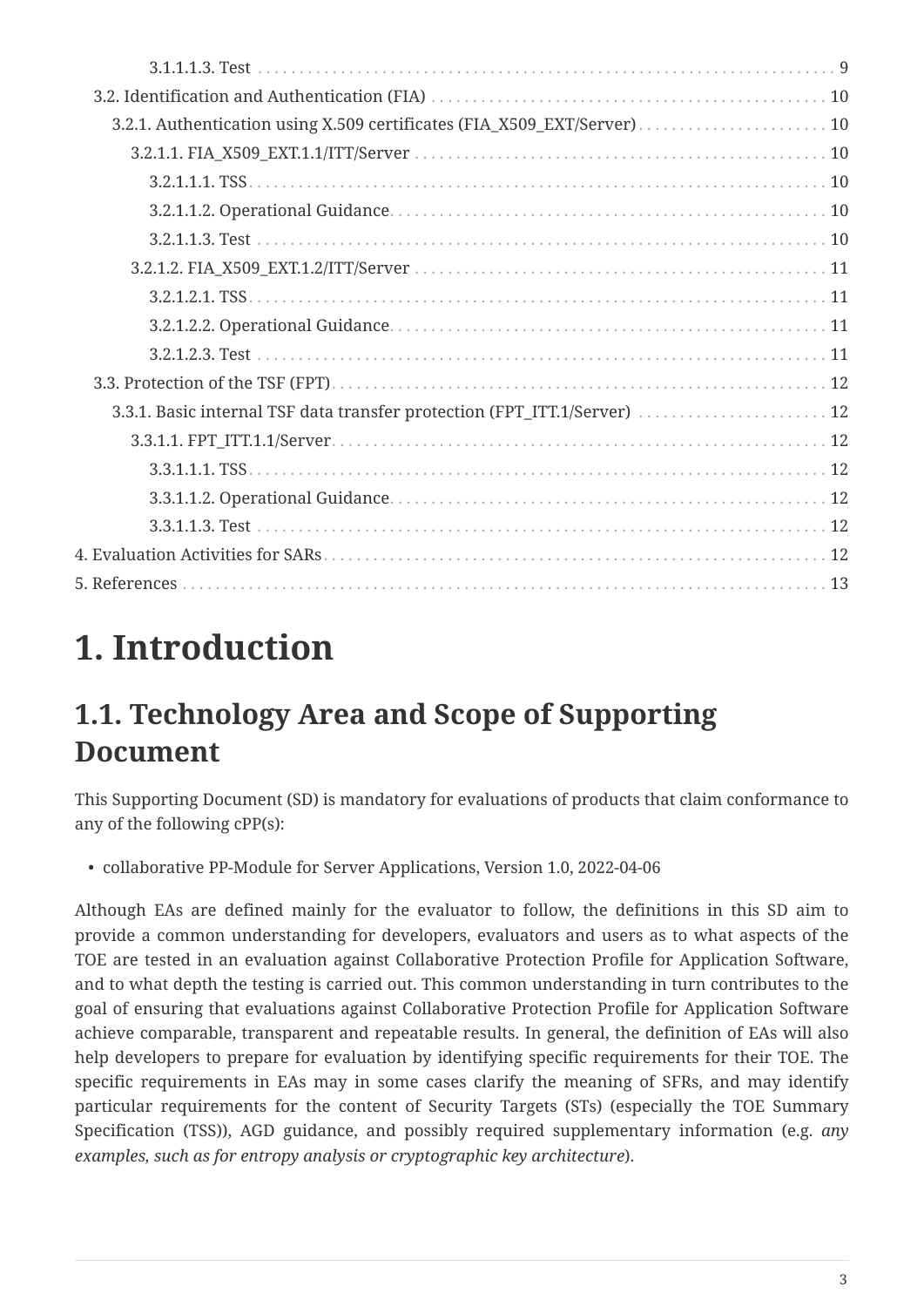## <span id="page-3-0"></span>**1.2. Structure of the Document**

EAs can be defined for both SFRs and SARs. These are defined in separate sections of this SD.

If any EA cannot be successfully completed in an evaluation then the overall verdict for the evaluation is a 'fail'. In rare cases there may be acceptable reasons why an EA may be modified or deemed not applicable for a particular TOE, but this must be agreed with the Certification Body for the evaluation.

In general, if all EAs (for both SFRs and SARs) are successfully completed in an evaluation then it would be expected that the overall verdict for the evaluation is a 'pass'. To reach a 'fail' verdict when the EAs have been successfully completed would require a specific justification from the evaluator as to why the EAs were not sufficient for that TOE.

Similarly, at the more granular level of Assurance Components, if the Evaluation Activities for an Assurance Component and all of its related SFR Evaluation Activities are successfully completed in an evaluation then it would be expected that the verdict for the Assurance Component is a 'pass'. To reach a 'fail' verdict for the Assurance Component when these Evaluation Activities have been successfully completed would require a specific justification from the evaluator as to why the Evaluation Activities were not sufficient for that TOE.

## <span id="page-3-1"></span>**2. Evaluation Activities for SFRs**

## <span id="page-3-2"></span>**2.1. Structure of EAs**

All EAs for SFRs defined in this Section include the following items to keep consistency among EAs.

1. Objective of the EA

Objective defines the goal of the EA. Assessment Strategy describes how the evaluator can achieve this goal in more detail and Pass/Fail criteria defines how the evaluator can determine whether the goal is achieved or not.

2. Dependency

Where the EA depends on completion of another EA then the dependency and the other EA is also identified here.

3. Tool types required to perform the EA

If performing the EA requires any tool types in order to complete the EA then these tool types are defined here.

4. Required input from the developer or other entities

Additional detail is specified here regarding the required format and content of the inputs to the EA.

5. Assessment Strategy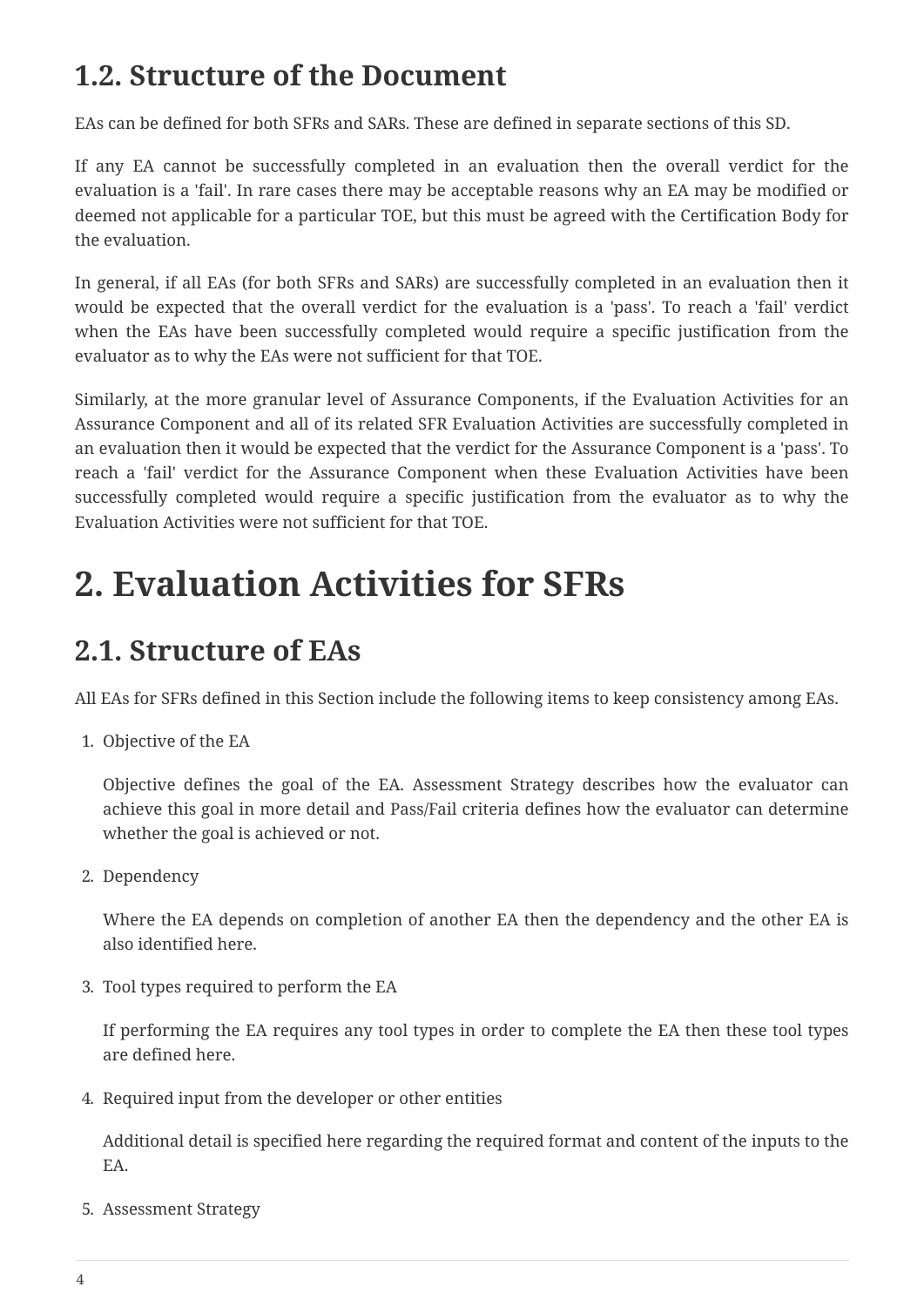Assessment Strategy provides guidance and details on how to perform the EA. It includes, as appropriate to the content of the EA;

- a. How to assess the input from the developer or other entities for completeness with respect to the EA
- b. How to make use of any tool types required (potentially including guidance for the calibration or setup of the tools)
- c. Guidance on the steps for performing the EA
- 6. Pass/Fail criteria

The evaluator uses these criteria to determine whether the EA has demonstrated that the TOE has met the relevant requirement or that it has failed to meet the relevant requirement.

7. Requirements for reporting

Specific reporting requirements that support transparency and reproducibility of the Pass/Fail judgement are defined here.

### <span id="page-4-0"></span>**2.2. Justification for EAs for SFRs**

EAs in this SD provide specific or more detailed guidance to evaluate the *type of* system, however, it is the CEM work units based on which the evaluator shall perform evaluations.

This Section explains how EAs for SFRs are derived from the particular CEM work units identified in Assessment Strategy to show the consistency and compatibility between the CEM work units and EAs in this SD.

Assessment Strategy for ASE\_TSS requires the evaluator to examine that the TSS provides sufficient design descriptions and its verdicts will be associated with the CEM work unit ASE\_TSS.1-1. Evaluator verdicts associated with the supplementary information will also be associated with ASE\_TSS.1-1, since the requirement to provide such evidence is specified in ASE in the cPP.

Assessment Strategy for AGD\_OPE/ADV\_FSP requires the evaluator to examine that the AGD guidance provides sufficient information for the administrators/users as it pertains to SFRs, its verdicts will be associated with CEM work units ADV\_FSP.1-7, AGD\_OPE.1-4, and AGD\_OPE.1-5.

Assessment Strategy for ATE\_IND requires the evaluator to conduct testing that the iTC has determined that those testing of the TOE in the context of the associated SFR is necessary. While the evaluator is expected to develop tests, there may be instances where it is more practical for the developer to construct tests, or where the developer may have existing tests. Therefore, it is acceptable for the evaluator to witness developer-generated tests in lieu of executing the tests. In this case, the evaluator must ensure the developer's tests are executing both in the manner declared by the developer and as mandated by the EA. The CEM work units that derive those EAs are: ATE\_IND.1-3, ATE\_IND.1-4, ATE\_IND.1-5, ATE\_IND.1-6, and ATE\_IND.1-7.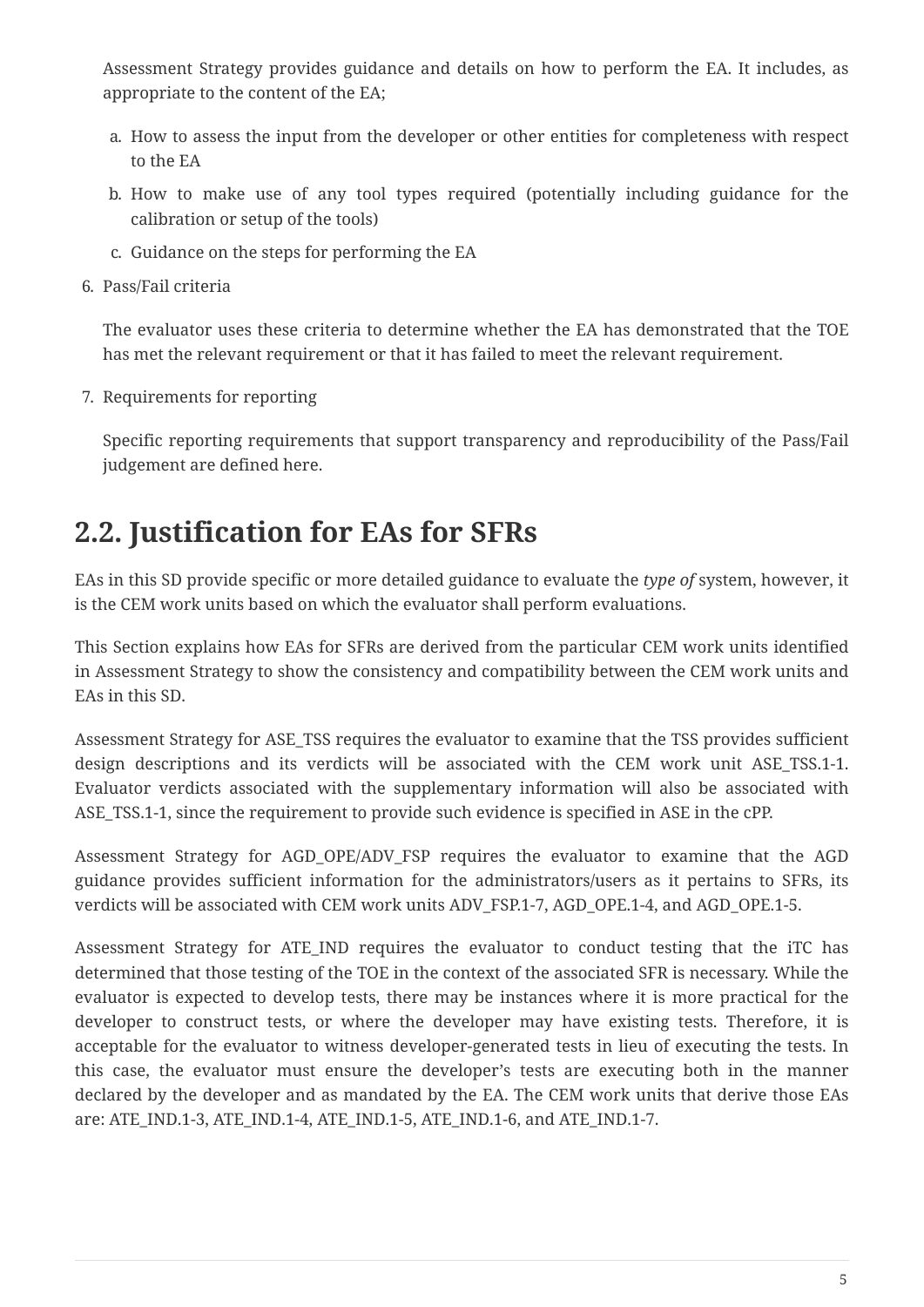### <span id="page-5-0"></span>**2.3. Security Management (FMT)**

### <span id="page-5-1"></span>**2.3.1. Supported Configuration Mechanism (FMT\_MEC\_EXT)**

### <span id="page-5-2"></span>**2.3.1.1. FMT\_MEC\_EXT.1.1/Server**

#### <span id="page-5-3"></span>**2.3.1.1.1. TSS**

The evaluator shall review the TSS to identify where the application's configuration data is stored. The evaluator shall also verify that the TSS identifies who has read and write access to the configuration data.

### <span id="page-5-4"></span>**2.3.1.1.2. Operational Guidance**

No activities specified.

### <span id="page-5-5"></span>**2.3.1.1.3. Test**

The evaluator shall run the following tests:

- Test 1: The evaluator shall verify that the access rules for the configuration files align with the read and write access identified in the TSS.
- Test 2: The evaluator shall run the application while monitoring it with the following platform specific tools and make changes to its configuration. The evaluator shall verify that the tool logs show corresponding changes to the locations identified in the TSS for storage of configuration data. The following platform specific tools and procedures must be used:
	- Windows: SystInternal tool ProcMon
		- The evaluator shall run the application while monitoring it with the SysInternal tool ProcMon and make changes to its configuration. The evaluator shall verify that ProcMon logs show corresponding changes to the locations identified in the TSS for storage of configuration data.
	- Linux or macOS: strace (or equivalent utility)
		- The evaluator shall run the application while monitoring it with the utility strace. The evaluator shall make security-related changes to its configuration. The evaluator shall verify that strace logs corresponding changes to configuration files that reside in /etc (for system-specific configuration) or in the user's home directory (for user-specific configuration).

### <span id="page-5-6"></span>**2.3.2. Specification of Management Functions (FMT\_SMF)**

### <span id="page-5-7"></span>**2.3.2.1. FMT\_SMF.1.1/Server**

#### <span id="page-5-8"></span>**2.3.2.1.1. TSS**

No activities specified.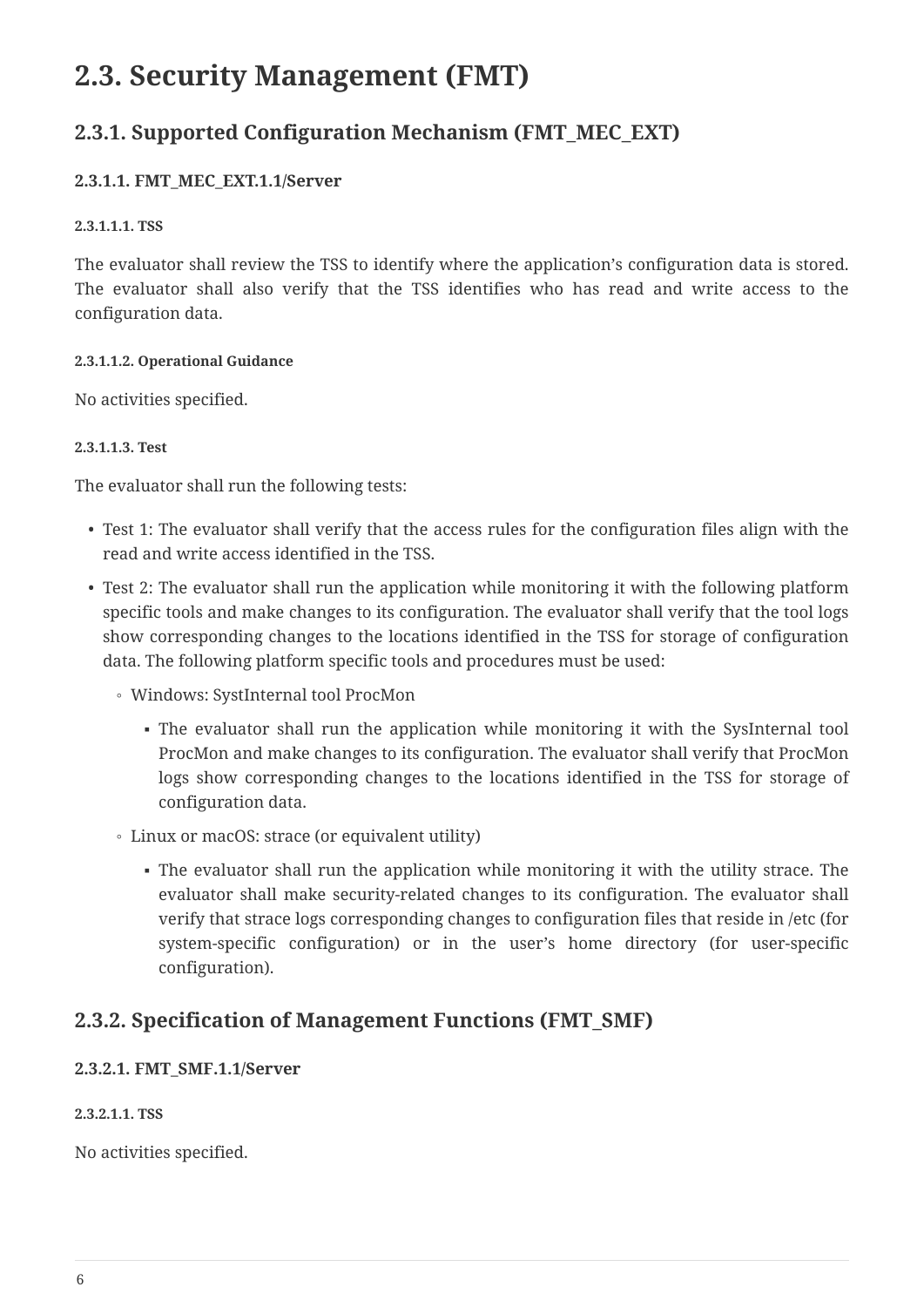#### <span id="page-6-0"></span>**2.3.2.1.2. Operational Guidance**

The evaluator shall verify that every management function specified in the SFR is described in the operational guidance. If multiple management interfaces are supported, the guidance documentation must describe which interfaces may be used to perform the management functions.

#### <span id="page-6-1"></span>**2.3.2.1.3. Test**

The evaluator shall perform the following test:

• Test 1: The evaluator shall test the application's ability to provide each management function by configuring the application and testing each function specified. The evaluator is expected to test these functions in all the ways in which the ST and guidance documentation state the configuration can be managed. Each function should be tested on each management interface on which the functionality is supported.

### <span id="page-6-2"></span>**2.4. Protection of the TSF (FPT)**

### <span id="page-6-3"></span>**2.4.1. Anti-Exploitation Capabilities (FPT\_AEX\_EXT)**

<span id="page-6-4"></span>**2.4.1.1. FPT\_AEX\_EXT.2.1/Server**

<span id="page-6-5"></span>**2.4.1.1.1. TSS**

No activities specified.

#### <span id="page-6-6"></span>**2.4.1.1.2. Operational Guidance**

No activities specified.

#### <span id="page-6-7"></span>**2.4.1.1.3. Test**

The evaluator shall configure the platform in the ascribed manner and carry out one of the prescribed tests:

- Test 1: [conditional] If the application is being tested on Windows, the evaluator shall ensure that the application can run successfully with Windows Defender Exploit Guard Exploit Protection configured with the following minimum mitigations enabled; Control Flow Guard (CFG), Randomize memory allocations (Bottom-Up ASLR), Export address filtering (EAF), Import address filtering (IAF), and Data Execution Prevention (DEP). The following link describes how to enable Exploit Protection, [https://docs.microsoft.com/en-us/windows/security/threat](https://docs.microsoft.com/en-us/windows/security/threat-protection/microsoft-defender-atp/enable-exploit-protection)[protection/microsoft-defender-atp/enable-exploit-protection](https://docs.microsoft.com/en-us/windows/security/threat-protection/microsoft-defender-atp/enable-exploit-protection).
- Test 2: [conditional] If the application is being tested on Linux, the evaluator shall ensure that the application can successfully run on a system with SELinux (or equivalent platform vendor recommended security features) enabled and enforcing.
- Test 3: [conditional] If the application is being tested on macOS, the evaluator shall ensure that the application can successfully run on a system without disabling System Integrity Protection (SIP).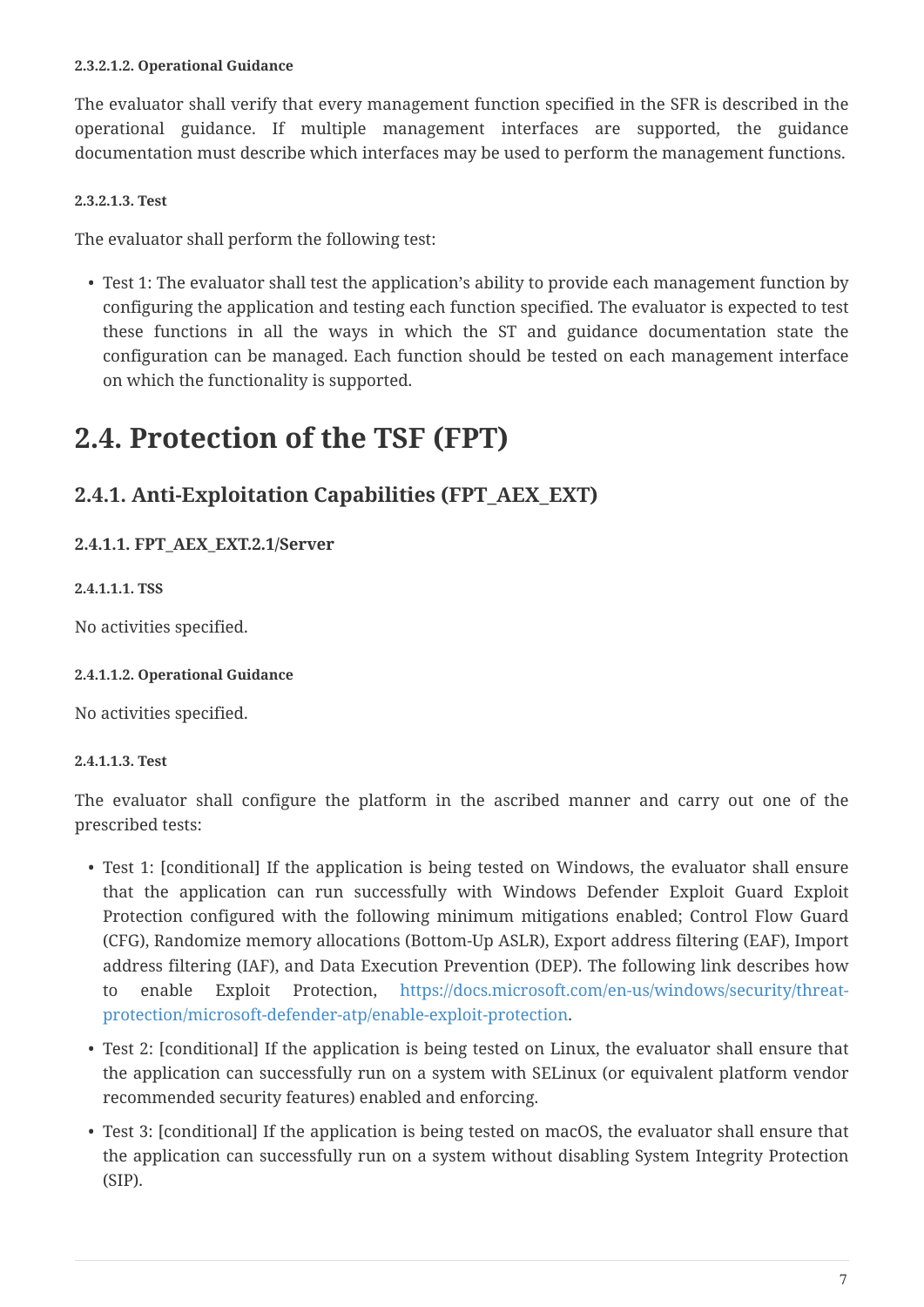# <span id="page-7-0"></span>**3. Evaluation Activities for Selection-Based Requirements**

## <span id="page-7-1"></span>**3.1. Communication (FCO)**

### <span id="page-7-2"></span>**3.1.1. Component Registration Channel Definition (FCO\_CPC\_EXT.1/Server)**

### <span id="page-7-3"></span>**3.1.1.1. FCO\_CPC\_EXT.1/Server**

### <span id="page-7-4"></span>**3.1.1.1.1. TSS**

The evaluator shall examine the TSS to confirm it:

- Describes the method by which a Security Administrator enables and disables communications between pairs of TOE parts
- Describes the relevant details according to the type of channel in the main selection made in FCO\_CPC\_EXT.1.2/Server:
	- First type: the TSS identifies the relevant SFR iteration, if present, that specifies the channel used.
	- Second type: the TSS describes details of the channel and the mechanisms that it uses.

#### <span id="page-7-5"></span>**3.1.1.1.2. Operational Guidance**

The evaluator shall examine the guidance documentation to confirm that it contains instructions for enabling and disabling communications with any individual parts of the TOE. The evaluator shall confirm that the method of disabling is such that all other TOE parts can be prevented from communicating with the part that is being removed from the TOE (preventing the remaining parts from either attempting to initiate communications to the disabled part, or from responding to communications from the disabled part).

The evaluator shall examine the guidance documentation to confirm that it includes recovery instructions should a connection be unintentionally broken during the registration process.

If the TOE uses a registration channel for registering components to the TOE (i.e. where the ST author uses the FPT ITT.1/Server in the selection for FCO CPC EXT.1.2/Server) then the evaluator shall examine the Preparative Procedures to confirm that they:

- Describe the security characteristics of the registration channel (e.g. the protocol, keys and authentication data on which it is based).
- Identify any dependencies between the configuration of the registration channel and the security of the subsequent intra-TOE communications (e.g. where AES-256 intra-TOE communications depend on transmitting 256 bit keys between TOE parts and therefore rely on the registration channel being configured to use an equivalent key length).
- Identify any aspects of the channel can be modified by the operational environment in order to improve the channel security and shall describe how this modification can be achieved (e.g.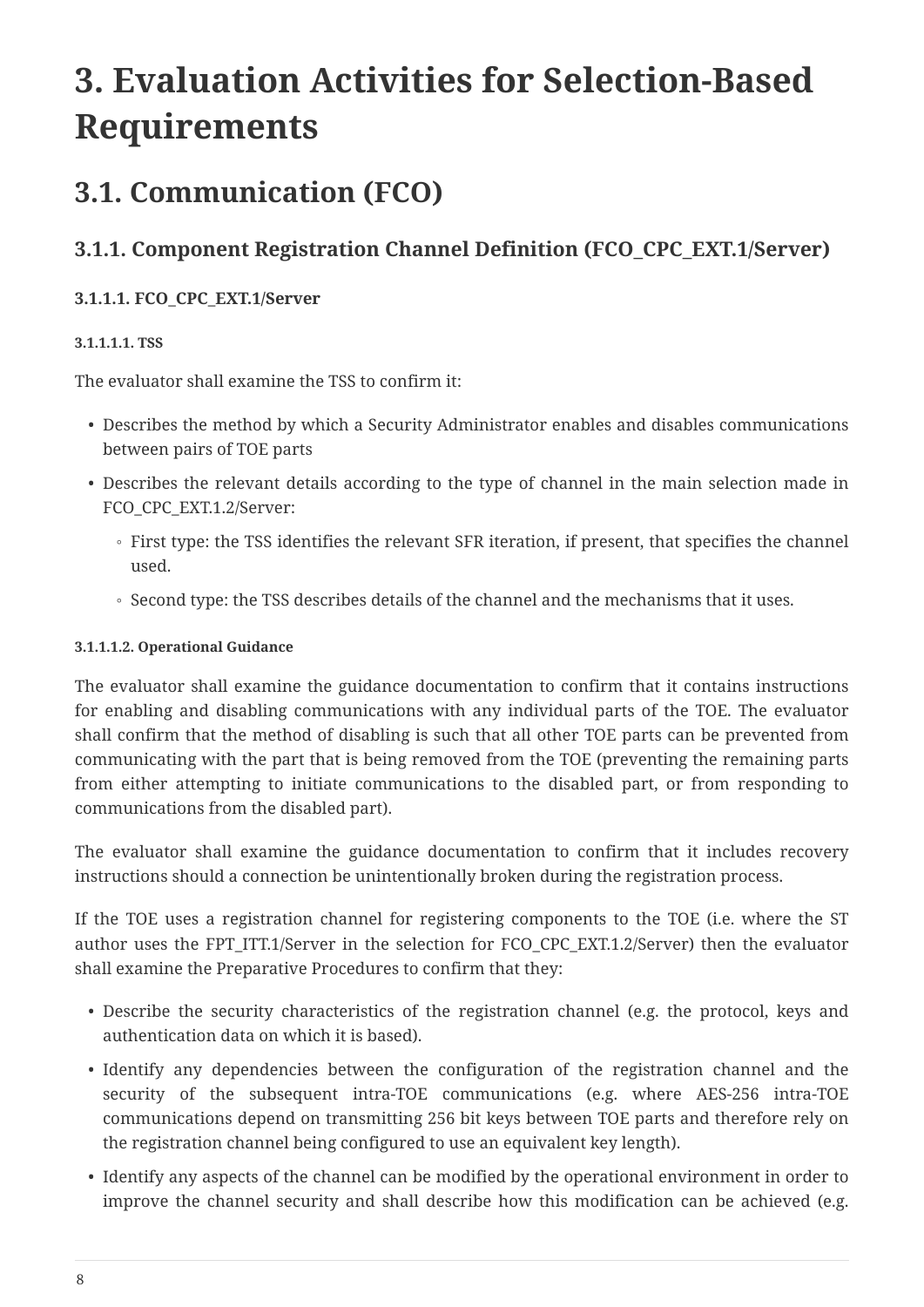generating a new key pair, or replacing a default public key certificate).

As background for the examination of the registration channel description, it is noted that the requirements above are intended to ensure that administrators can make an accurate judgement of any risks that arise from the default registration process. Examples would be the use of self-signed certificates (i.e. certificates that are not chained to an external or local Certification Authority), manufacturer-issued certificates (where control over aspects such as revocation, or which devices are issued with recognised certificates, is outside the control of the operational environment), use of generic/non-unique keys (e.g. where the same key is present on more than one instance of a device), or well-known keys (i.e. where the confidentiality of the keys is not intended to be strongly protected – note that this does not imply there is a positive action or intention to publicise the keys).

### <span id="page-8-0"></span>**3.1.1.1.3. Test**

The evaluator shall carry out the following tests:

- Test 1.1: The evaluator shall confirm that an Agent application that is not currently a member of the TOE cannot communicate with any part of the TOE until the non-member entity is enabled by a Security Administrator for each of the non-equivalent TOE part with which it is required to communicate.
- Test 1.2: The evaluator shall confirm that after enablement, an Agent application can communicate only with the part that it has been enabled for. This includes testing that the enabled communication is successful for the enabled pair, and that communication remains unsuccessful with any other part for which communication has not been explicitly enabled.

Some TOEs may set up the registration channel before the enablement step is carried out, but in such a case the channel must not allow communications until after the enablement step has been completed.

The evaluator shall repeat Tests 1.1 and 1.2 for each different type of enablement process that can be used in the TOE.

- Test 2: The evaluator shall separately disable each TOE part in turn and ensure that the other TOE parts cannot then communicate with the disabled part, whether by attempting to initiate communications with the disabled part or by responding to communication attempts from the disabled part.
- Test 3: The evaluator shall carry out the following tests according to those that apply to the values of the selection made in the ST for FCO\_CPC\_EXT.1.2/Server.
	- If the ST uses the first type of communication channel in the selection in FCO\_CPC\_EXT.1.2/Server then the evaluator tests the channel via the Evaluation Activities for FPT\_ITT.1/Server.
	- If the ST uses the 'no channel' selection, then no test is required.
- Test 4 [conditional]: If *A channel that meets the secure channel requirements in FPT\_ITT.1* is selected in FCO\_CPC\_EXT.1.2/Server, the evaluator shall perform one of the following tests, according to the TOE characteristics identified in its TSS and operational guidance:
	- If the registration channel is not subsequently used for communication between TOE parts, then the evaluator shall confirm that the registration channel can no longer be used after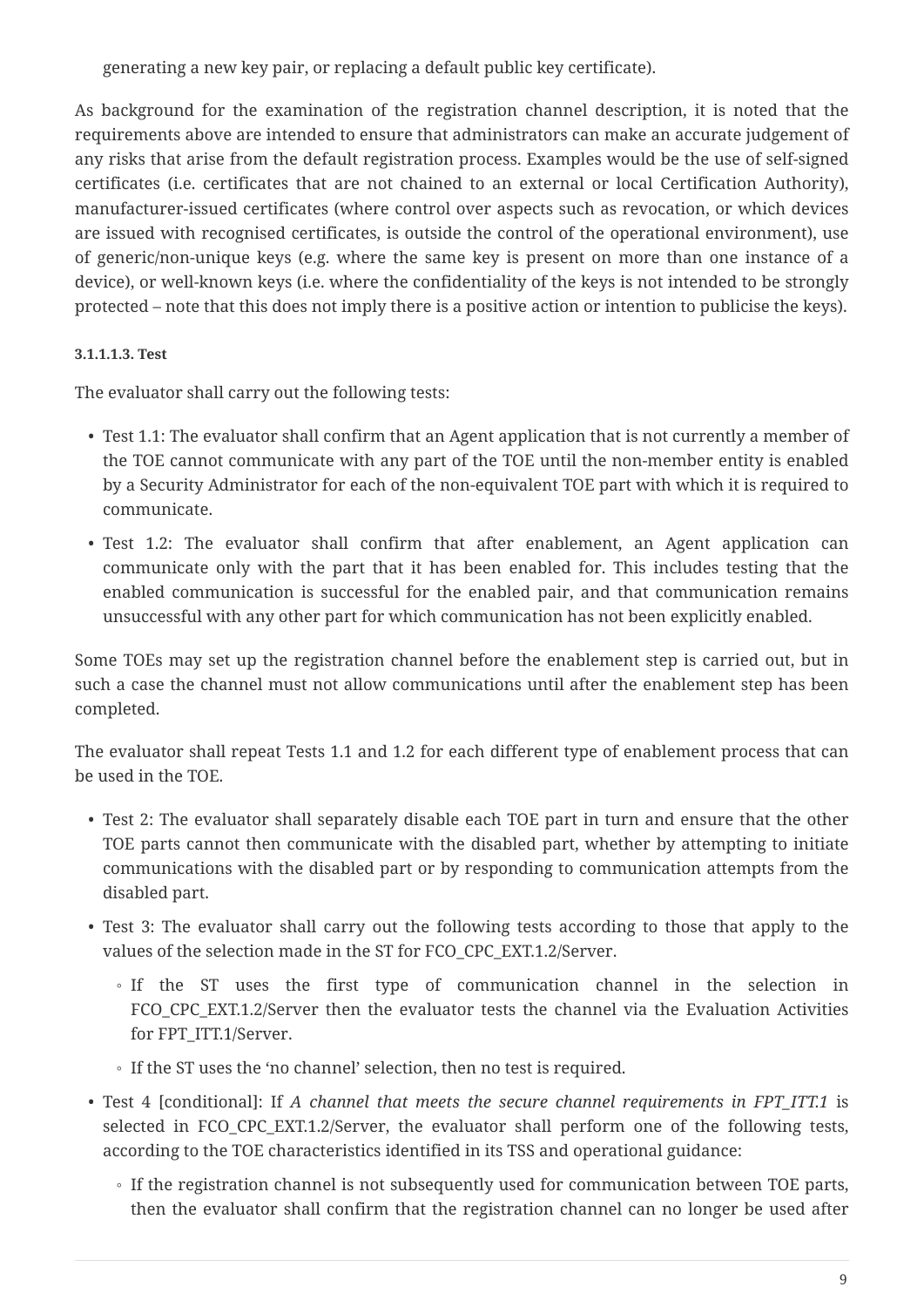the registration process has completed, by attempting to use the channel to communicate with each of the endpoints after registration has completed.

◦ If the registration channel is subsequently used for communication between TOE parts then the evaluator shall confirm that any aspects identified in the operational guidance as necessary to meet the requirements for a steady-state inter-part channel (as in FPT\_ITT.1) can indeed be carried out (e.g. there might be a requirement to replace the default key pair and/or public key certificate).

### <span id="page-9-0"></span>**3.2. Identification and Authentication (FIA)**

### <span id="page-9-1"></span>**3.2.1. Authentication using X.509 certificates (FIA\_X509\_EXT/Server)**

### <span id="page-9-2"></span>**3.2.1.1. FIA\_X509\_EXT.1.1/ITT/Server**

#### <span id="page-9-3"></span>**3.2.1.1.1. TSS**

The evaluator shall ensure the TSS describes where the check of validity of the certificates takes place, and that the TSS identifies any of the rules for extendedKeyUsage fields (in FIA X509 EXT.1.1/ITT/Server) that are not supported by the TOE or Platform (i.e. where the ST is therefore claiming that they are trivially satisfied). If selected, the TSS shall describe how certificate revocation checking is performed. It is not sufficient to verify the status of a X.509 certificate only when it's loaded onto the TOE or Platform

#### <span id="page-9-4"></span>**3.2.1.1.2. Operational Guidance**

No activities specified

#### <span id="page-9-5"></span>**3.2.1.1.3. Test**

The evaluator shall demonstrate that checking the validity of a certificate is performed when a certificate is used in an authentication step. It is not sufficient to verify the status of a X.509 certificate only when it is loaded onto the TOE or Platform. The evaluator shall perform the following tests:

- Test 1a: The evaluator shall load a valid chain of certificates (terminating in a trusted CA certificate) as needed to validate the certificate to be used in the function, and shall use this chain to demonstrate that the function succeeds.
- Test 1b: The evaluator shall then delete one of the certificates in the chain (i.e. the root CA certificate or other intermediate certificate, but not the end-entity certificate), and show that the function fails.
- Test 2: The evaluator shall demonstrate that validating an expired certificate results in the function failing.
- Test 3: [conditional] The evaluator shall test that the TOE or Platform can properly handle revoked certificates if CRL or OCSP is selected; if both are selected, then a test shall be performed for each method. The evaluator shall test revocation of the TOE certificate and revocation of the TOE intermediate CA certificate i.e. the intermediate CA certificate should be revoked by the root CA. The evaluator shall ensure that a valid certificate is used, and that the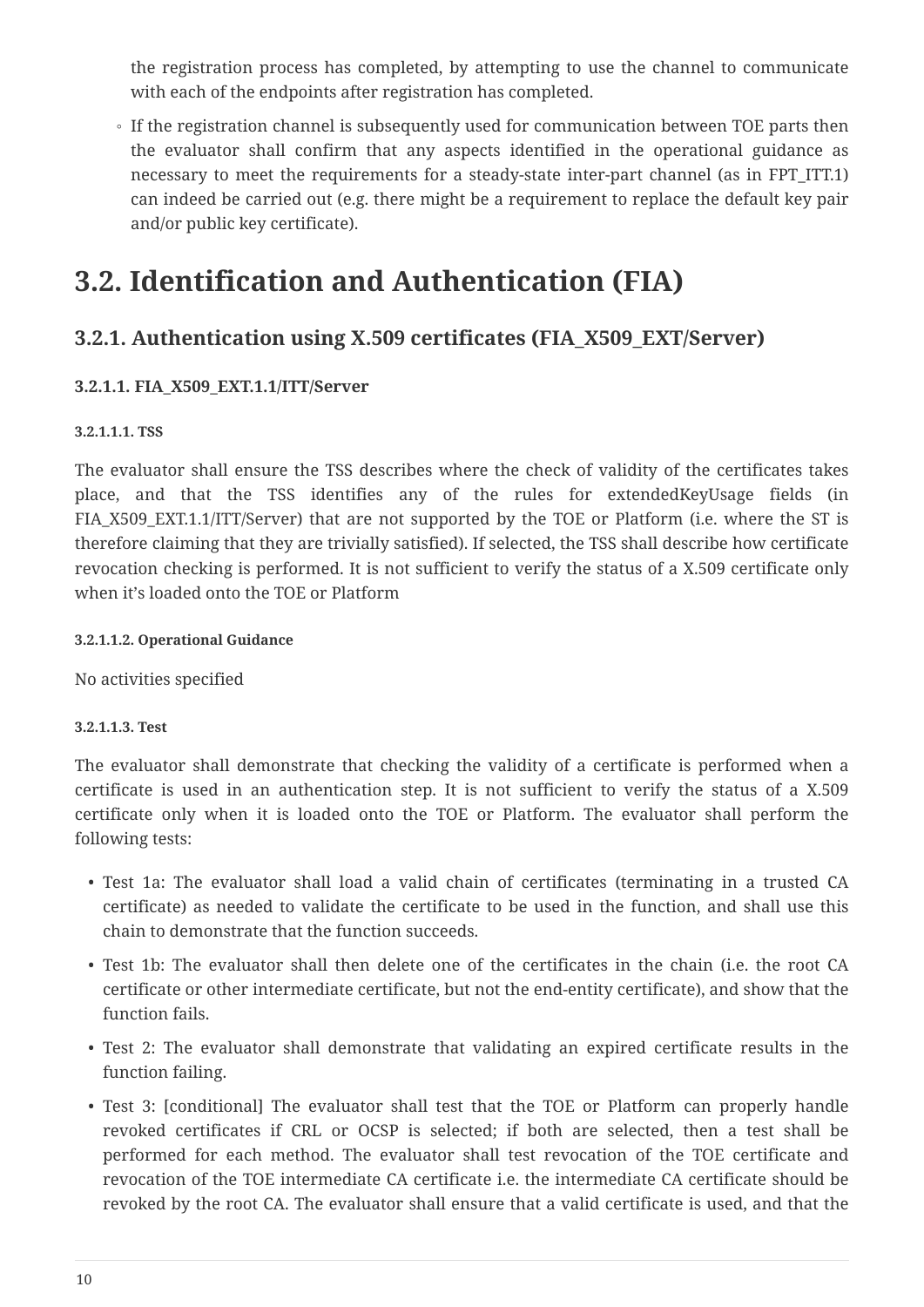validation function succeeds. The evaluator then attempts the test with a certificate that has been revoked (for each method chosen in the selection) to ensure when the certificate is no longer valid that the validation function fails. No testing is required if no revocation method is selected.

- Test 4: [conditional] If OCSP is selected, the evaluator shall configure the OCSP server or use a man-in-the-middle tool to present a certificate that does not have the OCSP signing purpose and verify that validation of the OCSP response fails. If CRL is selected, the evaluator shall configure the CA to sign a CRL with a certificate that does not have the cRLsign key usage bit set, and verify that validation of the CRL fails.
- Test 5: The evaluator shall modify any byte in the first eight bytes of the certificate and demonstrate that the certificate fails to validate. (The certificate will fail to parse correctly.)
- Test 6: The evaluator shall modify any byte in the last byte of the certificate and demonstrate that the certificate fails to validate. (The signature on the certificate will not validate.)
- Test 7: The evaluator shall modify any byte in the public key of the certificate and demonstrate that the certificate fails to validate. (The hash of the certificate will not validate.)

### <span id="page-10-0"></span>**3.2.1.2. FIA\_X509\_EXT.1.2/ITT/Server**

### <span id="page-10-1"></span>**3.2.1.2.1. TSS**

No activities specified.

#### <span id="page-10-2"></span>**3.2.1.2.2. Operational Guidance**

No activities specified.

#### <span id="page-10-3"></span>**3.2.1.2.3. Test**

The evaluator shall perform the following tests. The tests described must be performed in conjunction with the other certificate services assurance activities, including the functions in FIA\_X509\_EXT.1.1/ITT/Server. The tests for the extendedKeyUsage rules are performed in conjunction with the uses that require those rules. Where the TSS identifies any of the rules for extendedKeyUsage fields (in FIA\_X509\_EXT.1.1) that are not supported by the TOE or Platform (i.e. where the ST is therefore claiming that they are trivially satisfied) then the associated extendedKeyUsage rule testing may be omitted.

The evaluator shall create a chain of at least two certificates: the node certificate to be tested, and the self-signed Root CA.

- Test 1: The evaluator shall construct a certificate path, such that the certificate of the CA issuing the TOE's certificate does not contain the basicConstraints extension. The validation of the certificate path fails.
- Test 2: The evaluator shall construct a certificate path, such that the certificate of the CA issuing the TOE's certificate has the CA flag in the basicConstraints extension set to FALSE. The validation of the certificate path fails.
- Test 3: The evaluator shall construct a certificate path, such that the certificate of the CA issuing the TOE's certificate has the CA flag in the basicConstraints extension set to TRUE. The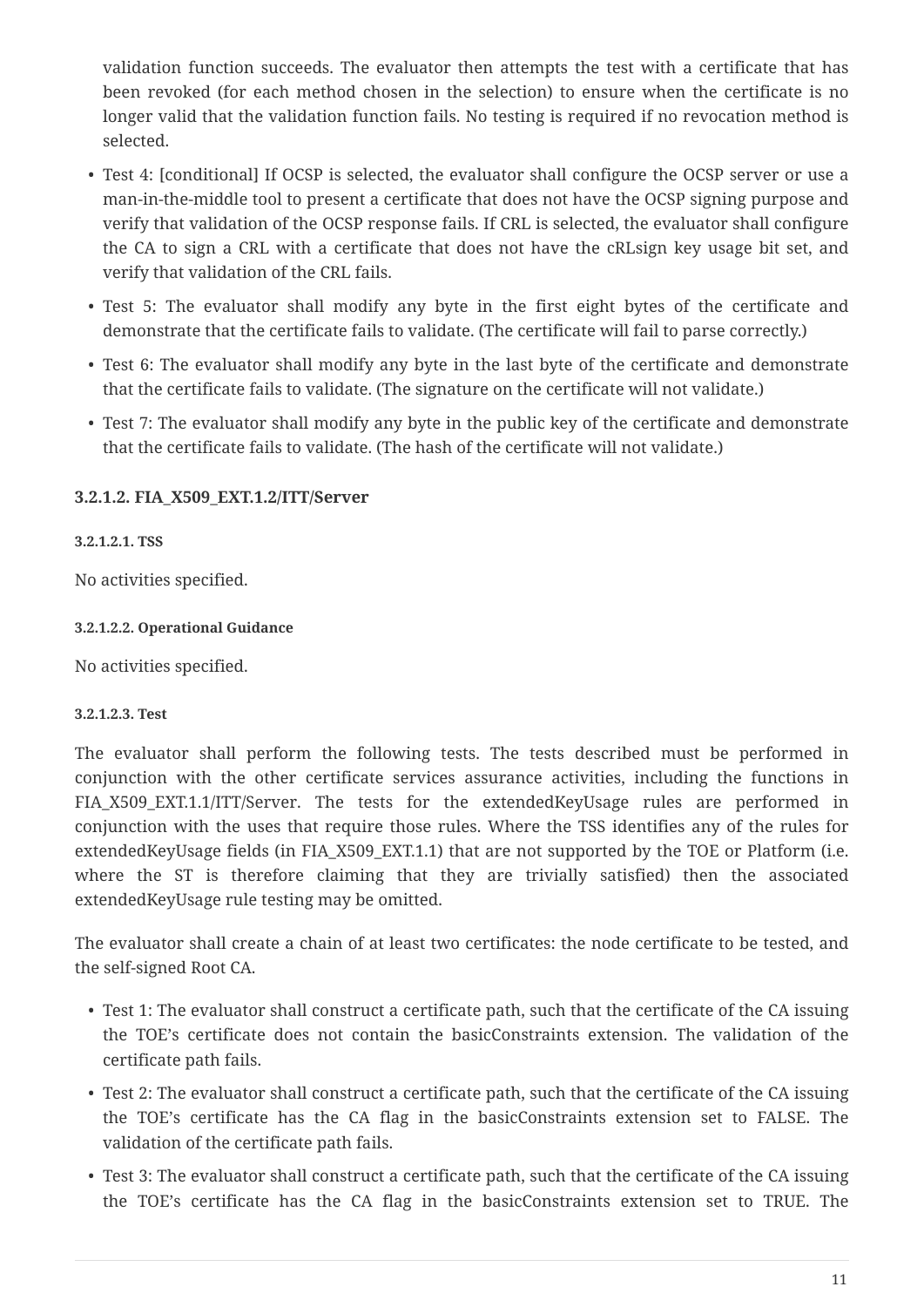validation of the certificate path succeeds.

### <span id="page-11-0"></span>**3.3. Protection of the TSF (FPT)**

### <span id="page-11-1"></span>**3.3.1. Basic internal TSF data transfer protection (FPT\_ITT.1/Server)**

### <span id="page-11-2"></span>**3.3.1.1. FPT\_ITT.1.1/Server**

### <span id="page-11-3"></span>**3.3.1.1.1. TSS**

The evaluator shall examine the TSS to determine that, for all communications between parts of the TOE, each communications mechanism is identified in terms of the allowed protocols for that IT entity. The evaluator shall also confirm that all protocols listed in the TSS for these communications are specified and included in the requirements in the ST.

### <span id="page-11-4"></span>**3.3.1.1.2. Operational Guidance**

The evaluator shall confirm that the guidance documentation contains instructions for establishing the relevant allowed communication channels and protocols between each pair of authorized TOE parts, and that it contains recovery instructions should a connection be unintentionally broken.

### <span id="page-11-5"></span>**3.3.1.1.3. Test**

The evaluator shall perform the following tests:

- Test 1: The evaluator shall ensure that communications using each protocol between each pair of authorized TOE parts is tested during the course of the evaluation, setting up the connections as described in the guidance documentation and ensuring that communication is successful.
- Test 2: The evaluator shall ensure, for each communication channel with an authorized IT entity, the channel data is not sent in plaintext.
- Test 3: The evaluator shall, for each protocol associated with each authorized IT entity tested during test a), the connection is physically interrupted. The evaluator shall ensure that when physical connectivity is restored, communications are appropriately protected.

Further assurance activities are associated with the specific protocols.

# <span id="page-11-6"></span>**4. Evaluation Activities for SARs**

The PP-Module does not define any SARs beyond those defined within the App PP base to which it must claim conformance. It is important to note that a TOE that is evaluated against the PP-Module is inherently evaluated against this Base-PP as well. The Collaborative Protection Profile for Application Software includes a number of Evaluation Activities associated with both SFRs and SARs. Additionally, the PP-Module includes a number of SFR-based Evaluation Activities that similarly refine the SARs of the Base-PPs. The evaluation laboratory will evaluate the TOE against the Base-PP and supplement that evaluation with the necessary SFRs that are taken from the PP-Module.